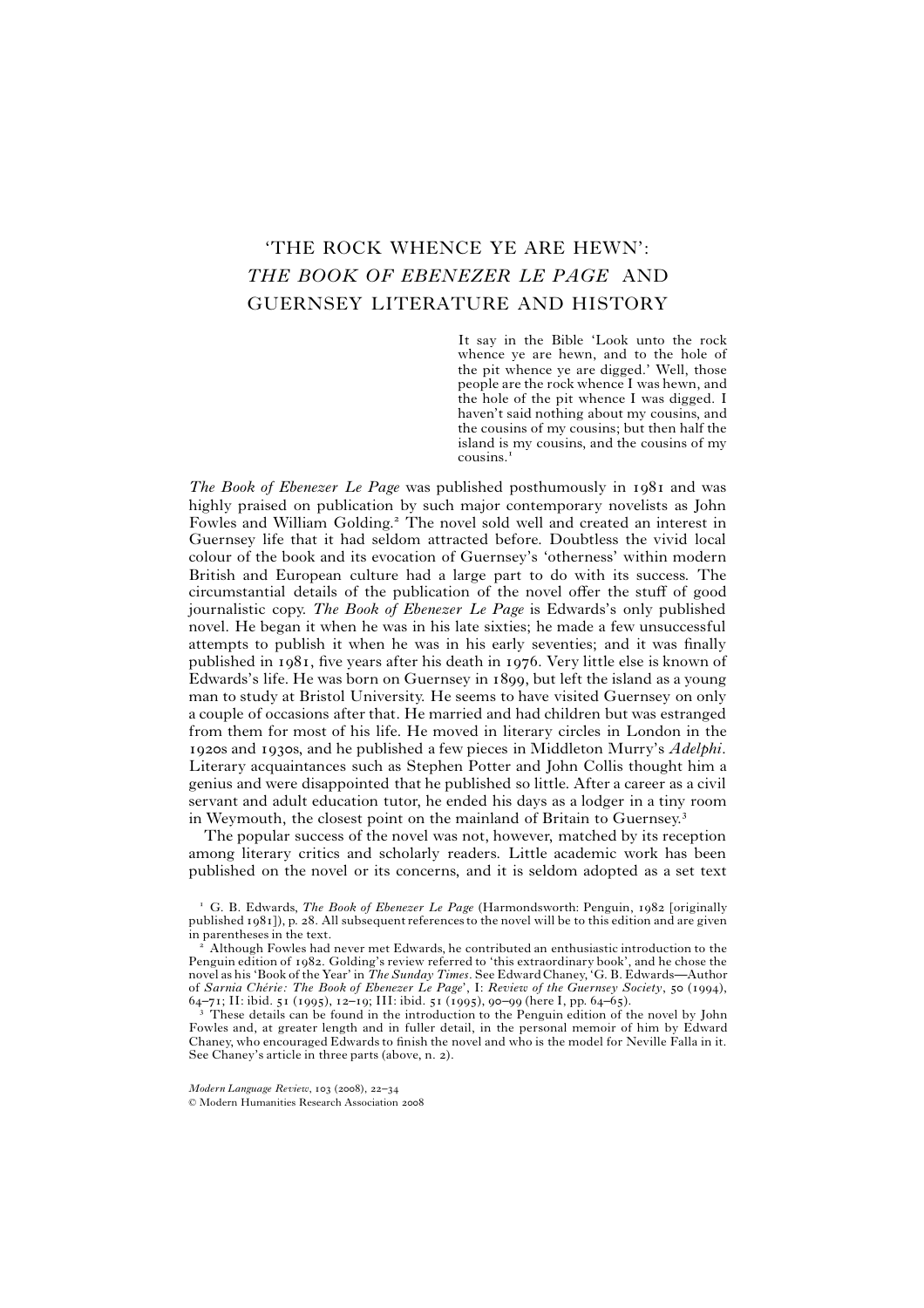on university literature courses. This is a waste because it has much to interest us beyond its mild exoticism and the odd circumstances of its writing and publication, for example the author's fine ear for the 'Guernsey English' in which the fictional autobiography is written, the obliqueness of Edwards's use of narrative voice, and the profound insight into island life and personal failure. Edwards's greatest achievement, however, goes beyond naturalism and a compelling way with narrative and character. It lies in the exploitation of the ironic contrast between the narrator's settled life and limited views and the profound and rapid changes in Guernsey society and, by extension, in the modern world at large. As the story moves to its conclusion, the simplicity of its events and the lives of its characters take on a transcendent cast, as if the small island were a microcosm on which matters of mythical scope and significance were being played out.

At first sight the materials of the narrative seem unprepossessing, and one of Edwards's great achievements is to make Ebenezer's story and the story of his island so moving in spite of this. In doing this, he deliberately turned his back on the mainstream of Guernsey literature, which tends to emphasize romance and heroism, the sea, and a feeling for the exotic. A significant proportion of the eighty or so novels that have been written about life on the island are set in the past: sometimes the colourful Elizabethan period, such as Harold Carey's *De Beauvoir the Masterful*;<sup>4</sup> sometimes more recently, such as the Napoleonic period of John Oxenham's novels, written in the early twentieth century. The dominant fictional genre is the adventure story, often written for children, both boys and girls. Many of these stories feature some escapade that involves being stranded by one of the treacherous tides for which the island is (justly) notorious, or, if the action is set on Sark, a vertiginous moment on La Coupée, a hundred metres above the pounding waves. Almost all stories exploit Guernsey's picturesque beauty and scenery, its long and interesting history, and its quaint customs: ancient feudal families dominated by their *seigneurs*, the steep winding medieval streets of St Peter Port, the thatched cottages and country lanes, especially the distinctive 'water lanes', the dramatic coastline, the volatile weather of the English Channel, with its gales and fogs, responsible for many shipwrecks. This type of 'guide book' approach to life on the island is heightened by the dominant plot motif of the holiday or short visit, a 'visitor narrative', which is very common—not surprisingly, perhaps, as tourism had become Guernsey's main industry by the interwar years.<sup>5</sup> Austen Clare's *The Little Gate of Tears*<sup>6</sup> contains many of these features and may serve as an exemplar. It is set on Guernsey *c*. 1800. The heroine is Denise Tourtel, the beautiful daughter of an ancient family that has lived at Vavelin for generations in an old Guernsey farmhouse, complete with 'green bed'<sup>7</sup> and mighty hearth

 Harold Carey, *De Beauvoir the Masterful; or, The Adventures of Cartaret Sausmarez de Beauvoir in the Days of Elizabeth* (London: Simpkin, Marshall, Hamilton, Kent; Guernsey: Frederick B. Guerin, 1906).

 See L. James Marr's *History of the Bailiwick of Guernsey* (London and Chichester: Phillimore,  $1982$ ), pp. 221 ff.

 $5$  (London: John Long, 1906).

 $^7\,$  A large day-bed piled high with ferns, which was a feature of many houses in country Guernsey until the Second World War.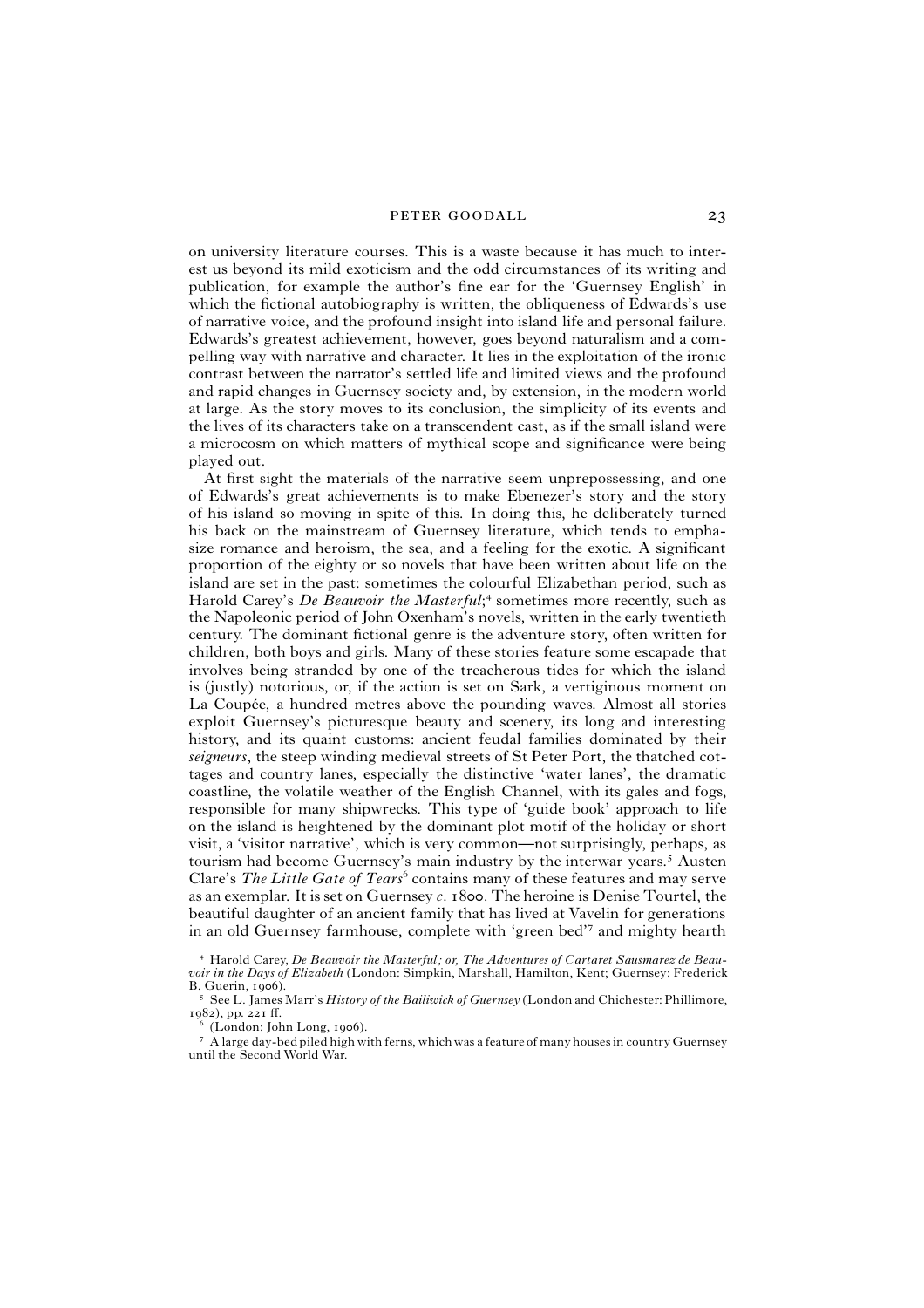in the kitchen. There is abundant local colour: proverbs, songs, food, houses, and folklore, including the midsummer pagan festival of 'La Môme'. Denise is pursued by rival lovers: the handsome Jersey sailor Gaston le Patourel, and a wealthy man who is sixteen years older than her, Jéremie le Clerc. There is much mild eroticism associated with dancing on St John's Eve. Eventually, Gaston is killed and Denise goes mad, later spending much time wandering by the sea. Jéremie reveals himself finally as Gaston's murderer and commits suicide.

In contrast, the life of Ebenezer Le Page has been uneventful and, in many respects, unappealing. He has left Guernsey only once in his life, for a day trip to the neighbouring island of Jersey to watch a football match. His father's ancestors were quarrymen in the north of the island (as were Edwards's own), but Ebenezer does not follow his father's line of work. Until well into middle age, he lived in the family home with his widowed mother, and he never married or fathered children (not legitimate ones at any rate). He epitomizes the legendary meanness of Channel Islanders: his earliest memory is of saving pennies in his money box, and he manages to read into the words of the Sermon on the Mount—'lay not up for yourself treasures on earth where moth and rust corrupt' (Matthew 6. 19)—an encouragement to hoard his own wealth in gold sovereigns, stored in a box buried in the garden. He prospers in the unromantic career of a 'grower' of tomatoes under glass. Without making a big issue of it, he managed to avoid serving in the First World War, and so was spared a part in the glorious but tragic fortunes of the Royal Guernsey Light Infantry. He makes many conquests in his relations with women—indeed, there is something very unpleasant about his callous pursuit of sex—but he conspicuously fails to persuade Liza Quéripel, the love of his life, to marry him. As he ages, his wealth increases but his happiness and peace of mind decline. All he could do during the German occupation in the Second World War was, like everyone else, struggle to keep from starvation, but he has an angry cynicism towards attempts to capitalize on the wartime years for the sake of tourism. As far as he is concerned, it was the period of Guernsey's shame, when islanders looked the other way while slave workers from eastern Europe were locked up in concentration camps and worked to death. The one heroic and selfless act of Ebenezer's life is the murder of a German guard whom he had discovered sexually assaulting a prisoner. When Ebenezer begins to write his book, he believes that he is the oldest man on the island, and he is completely alienated from its contemporary culture of tourism and offshore finance. He dislikes almost all foreigners: English, French, and Americans especially. The people of the neighbouring island of Jersey are the worst of all, and even those from the south of Guernsey itself cannot be trusted. It would not be hard to see him as an object lesson in the problems of 'insularity'.

One of the reasons for the scholarly neglect of the novel is that it is hard to pigeon-hole, and this is more than a matter of unfamiliar locations, events, and characters. Although Edwards was widely read in the modern novel, as Chaney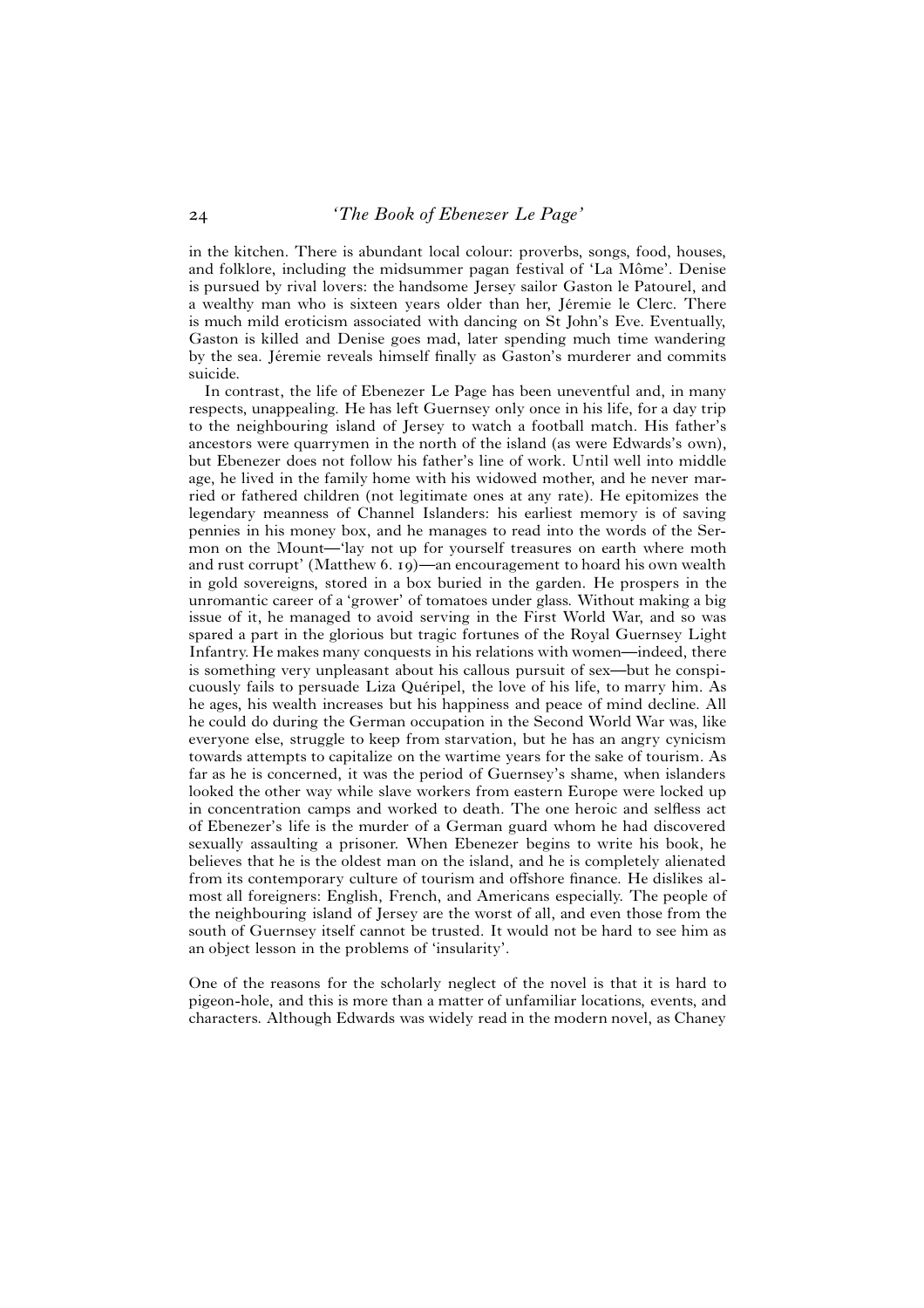demonstrates, *The Book of Ebenezer Le Page* does not seem to fit the modernist matrix of style or themes, and its subject-matter, the history and culture of a small island, can easily seem at odds with the metropolitan consciousness of modernism.<sup>9</sup> The situation has not been helped by the absence of a literary history of Guernsey, or of any of the Channel Islands for that matter.<sup>10</sup> There is therefore a pressing need for an interpretation of the context of the novel, or, to pursue Ebenezer's metaphor, an understanding of 'the rock whence it is hewn'.

To begin with, this metaphor of the rock is very resonant. The literary allusion is not just to the Bible (Isaiah  $51. 1$ ), suggestive on several levels,<sup>11</sup> but to the dedication to Victor Hugo's novel about Guernsey life, *Les Travailleurs de la mer* (usually translated as *Toilers of the Sea)*, where he describes the island as '[le] rocher d'hospitalité' ('rock of hospitality').<sup>12</sup> Hugo believed in a bizarre yet suggestive theory that the Channel Islands were made up of huge rocks that had broken away from France in a wild storm and floated off, whereupon they were gathered up by England. The beautiful blue granite stone of the island is still visible everywhere, from grand buildings to cottages, walls, and pavements. Its quarrying in the nineteenth century transformed the island's rural economy, stimulating immigration and providing work and wealth for many, including Edwards's own family, but it also destroyed large sections of its beautiful coastline.<sup>13</sup> Much of this rock ended up crushed to make aggregate for building the roads and pavements of English industrial cities.

One of the standard ways of establishing literary context is by locating a work in an author's œuvre, but this is not possible in this case as *The Book of Ebenezer Le Page* is Edwards's only published novel. We do know, however, the important detail that it was not intended to stand alone, but to be the first volume of a trilogy.<sup> $14$ </sup> The original full title for the one published volume is

 Chaney, II, 16–17. The major influence on Edwards was D. H. Lawrence, but Chaney remembers Edwards as very well read, especially in modern novelists such as Conrad and Lawrence, but also in less well-beaten tracks such as Kazantzakis, Solzhenitsyn, and Patrick White. This is confirmed in the reminiscence of John Stewart Collis, who met Edwards in the late 1920s: 'The first two [Walt Whitman and Edward Carpenter] were introduced to Stephen Potter and myself by our mutual friend and mentor, G. B. Edwards, and I doubt if we would have come upon them at the right time otherwise.' See Collis, *Bound upon a Course* (London: Sidgwick and Jackson, 1971), p. 108.

 See Peter Conrad, *Modern Times, Modern Places* (London: Thames and Hudson, 1998).

<sup>10</sup> There are passing references to literature about Guernsey or written by Guernsey authors in many general histories, for example in Marr's *History of the Bailiwick of Guernsey*. Duncan King's article, 'The Imaginative Literature of the Channel Islands', *Transactions of La Société Guernesiaise*, 22 (1987), 274–95, is indispensable, but it is bibliographicalin nature and King does not offer sustained analysis or criticism of any of the texts he cites.

 See my '*The Book of Ebenezer Le Page*: Guernsey and the Channel Islands in the Twentieth Century',in *Proceedings of the Second International Small Island Culture Conference*, ed. by Henry Johnson (Sydney: SICRI, 2006), pp. 54–60.

<sup>12</sup> Hugo's novel was first published in 1866. All quotations are taken from *Œuvres complètes de Victor Hugo*, vols x and x<sub>I</sub> (Paris: Paul Olendorff, 1926–27). The English translation is by W. May Thomas (London and New York: Dent, 1961 [first published 1911]).

 $<sup>13</sup>$  Hugo makes the point in his novel that the area in which much of the action takes place in the</sup> earlier part of the nineteenth century had disappeared by the time of writing.

 These details, and the scant few other facts of Edwards'slife, can be found in the introduction to the Penguin edition of the novel by John Fowles. They are based on memoirs and reminiscences of some of Edwards's friends, including Edward Chaney, whose support of the novel and of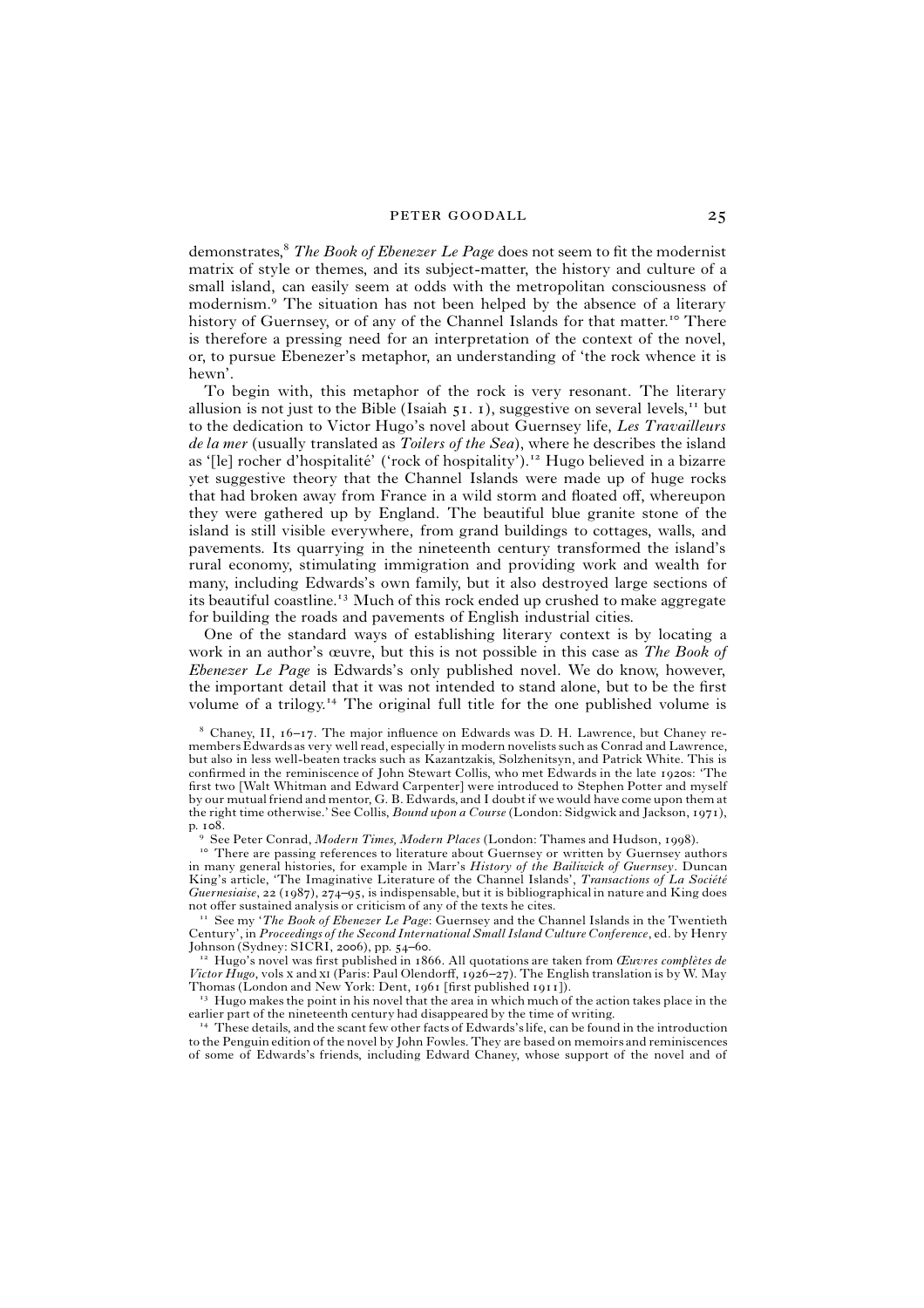## 26 *'The Book of Ebenezer Le Page'*

*Sarnia Chérie: The Book of Ebenezer Le Page*, and this was to be followed by Le *Boud'lo: The Book of Philip le Moigne* and *La Gran'-mère du Chimquière: The* Book of Jean le Féniant. Each of the novels was to contain a book within the book. Although Edwards never made more than notes for the second and third volumes, there are some important inferences to be drawn from this plan. The possibility of other volumes counters the sense of resolution and optimism that is so strong in the last pages of the novel. After a long old age of loneliness and alienation, Ebenezer forms an unlikely friendship with Neville Falla, a young artist as disaffected with modern Guernsey as he is, who becomes, without knowing it, Ebenezer's heir: literally, in that Neville will inherit 'Les Moulins', Ebenezer's granite house where he has lived all his life, and all his other money, including the cache of gold sovereigns; figuratively, in that Neville, although a very different character from Ebenezer, will provide a continuity of Guernsey culture, an outlook on life, which seems to be fading everywhere else on the island. It is significant, therefore, that Edwards had planned an early death for Neville in volume ii of the trilogy. Edwards's view of Guernsey's future was clearly not one of uncomplicated optimism, and irony is one of the most important of his literary tropes.

Something of the novel's literary context can be gained from the many references to other books in the novel itself, although Ebenezer's own reading is confined largely to the *Guernsey Evening Press*. He seems to have read only one novel in his life, but it is a very powerful and significant intertext: Daniel Defoe's *Robinson Crusoe* (1719). It is difficult to exaggerate the importance of this novel in the European tradition. Rousseau accorded it an honoured place in the education of Emile (1762); indeed, for a long time it was to be his only reading. In particular, it was one of the few texts other than Shakespeare's plays specified for study in school English courses in the nineteenth century. The novel has a particularly significant place in the literature of islands. Diana Loxley explains this by seeing *Robinson Crusoe* as a foundation text of British imperialism, 'the model for "coping" with the world and its otherness, whether environmental, bestial or native'.<sup>15</sup> As such, the book was endlessly rewritten in the nineteenth century in those island stories that seem such a central part of the discourse of colonialism: Wyss's *The Swiss Family Robinson* (1800), the stories of Jules Verne, Marryat's *Masterman Ready* (1841), and Ballantyne's *The Coral Island* (1858).

There are several important parallels between the two novels. Robinson's uncertainty about an heir at the end of the story echoes Ebenezer's worries, and there are some similarities between Robinson's patronage of Friday and Ebenezer's role in Neville's life as a substitute for his dead father. Crusoe's gradual acceptance of his fate and his deep sense of the working of providence remind us also of the strong Calvinist traditions of Guernsey. In the end, however, reading *The Book of Ebenezer Le Page* as if it were an updated version of *Robinson Crusoe* leads us up the wrong path. Guernsey is not an uninhabited desert island, but an island dense with human habitation, readily displaying in

Edwards himself was of great importance. For more details see Chaney's article in three parts (n. 2 above).

<sup>&</sup>lt;sup>15</sup> Diana Loxley, *Problematic Shores: The Literature of Islands* (London: Macmillan, 1990), p. 8.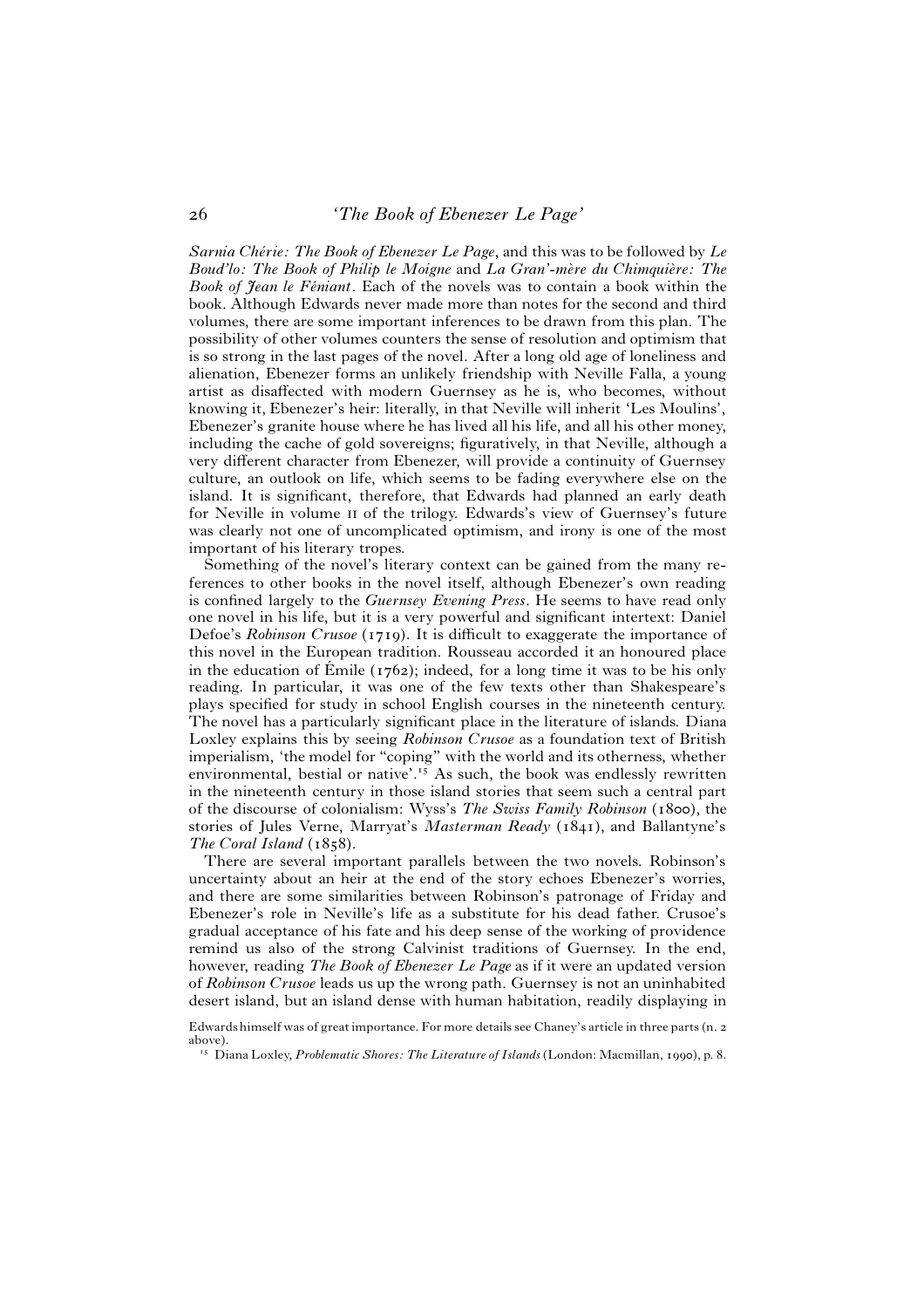the landscape the evidence of its long settlement and intermixture of cultures: Neolithic, Celtic, Roman, Norman, French, and English. Ebenezer is not a solitary in the same way as Robinson Crusoe. As he says, half the inhabitants of the island are his cousins and the cousins of his cousins. Nor does he have difficulty finding someone to talk to. He is a solitary in a deeper sense, however. After Liza Quéripel has rejected his final offer of marriage, he returns to Les Moulins and finds that 'the house was empty, empty! I was alone and I knew I would be alone for the rest of my days. I don't know how I have managed to live since then' (p. 261). Ebenezer never reconciles himself to solitude in the way that Robinson Crusoe does during his twenty-eight years on the desert island. Ebenezer is a solitary in another sense as well: a relic of a culture that he believes is now almost extinct, speaking a language that few other people understand, and alienated in almost all ways from the post-war Guernsey culture of tourism and offshore finance.

Ebenezer's 'voice' dominates the narrative, but he is not the only centre of consciousness in it. Although it is tempting to conflate his views with those of Edwards himself (John Fowles, for example, regards Ebenezer as Edwards's 'alter ego'), we miss a great part of the novel's irony if we read it in such a naive fashion. In a letter to Lisa Chaney in 1974, Edwards commented that '[Ebenezer] is definitely not me under cover, nor my mouthpiece. He often says things I know to be untrue: at others he doesn't say all he knows, and sometimes things which say more than he knows he means.<sup>'16</sup> Elsewhere, Edwards comments on his need for 'obliqueness': 'I have emerged with the feeling it is hopeless for me to try writing anything head on—it has for me, I think, always to be done obliquely'.<sup>17</sup> Much of *The Book of Ebenezer Le Page* concerns the tragic life of one of Ebenezer's host of cousins, Raymond Martel. If we have to have an alter ego for Edwards among the characters, then Raymond is a better choice. For a start, he is much more of an intellectual than Ebenezer and has read extensively in areas that bear upon Guernsey's culture and history and on the cultures of small islands generally. Ebenezer's judgement of Raymond's habits is revealing and in character: 'I am not sure all that reading do a fellow much good' (p. 54). The books associated with Raymond are a more illuminating guide to the literary context of the novel than *Robinson Crusoe*.

Raymond is better educated than Ebenezer; he wins scholarships, and when he leaves school he is employed in the Greffe, the Guernsey civil service. Ebenezer lists some of Raymond's reading at the time; it is typical of the habits and tastes of the generation of upwardly mobile clerks in the period before the First World War, epitomized in such contemporary fictional characters as Leonard Bast in *Howards End* and Paul Morel in *Sons and Lovers*. It consists in part of popular middlebrow authors such as Florence Barclay, who specialized in romances that combined a gentle eroticism with an uplifting moral purpose. Particular novels of Barclay are not mentioned, but it is almost certain that her best-seller, *The Rosary*,<sup>18</sup> is intended. Although it is set in aristocratic circles and there are no references either to Guernsey or to island life, the story of

<sup>18</sup> Florence L. Barclay, *The Rosary* (London: Putnam, 1909).

 $16$  Chaney, 'G. B. Edwards', III, p. 94.

<sup>&</sup>lt;sup>17</sup> Letter to Edward Chaney, 29 August 1974, in Chaney, 'G. B. Edwards', III, p. 91.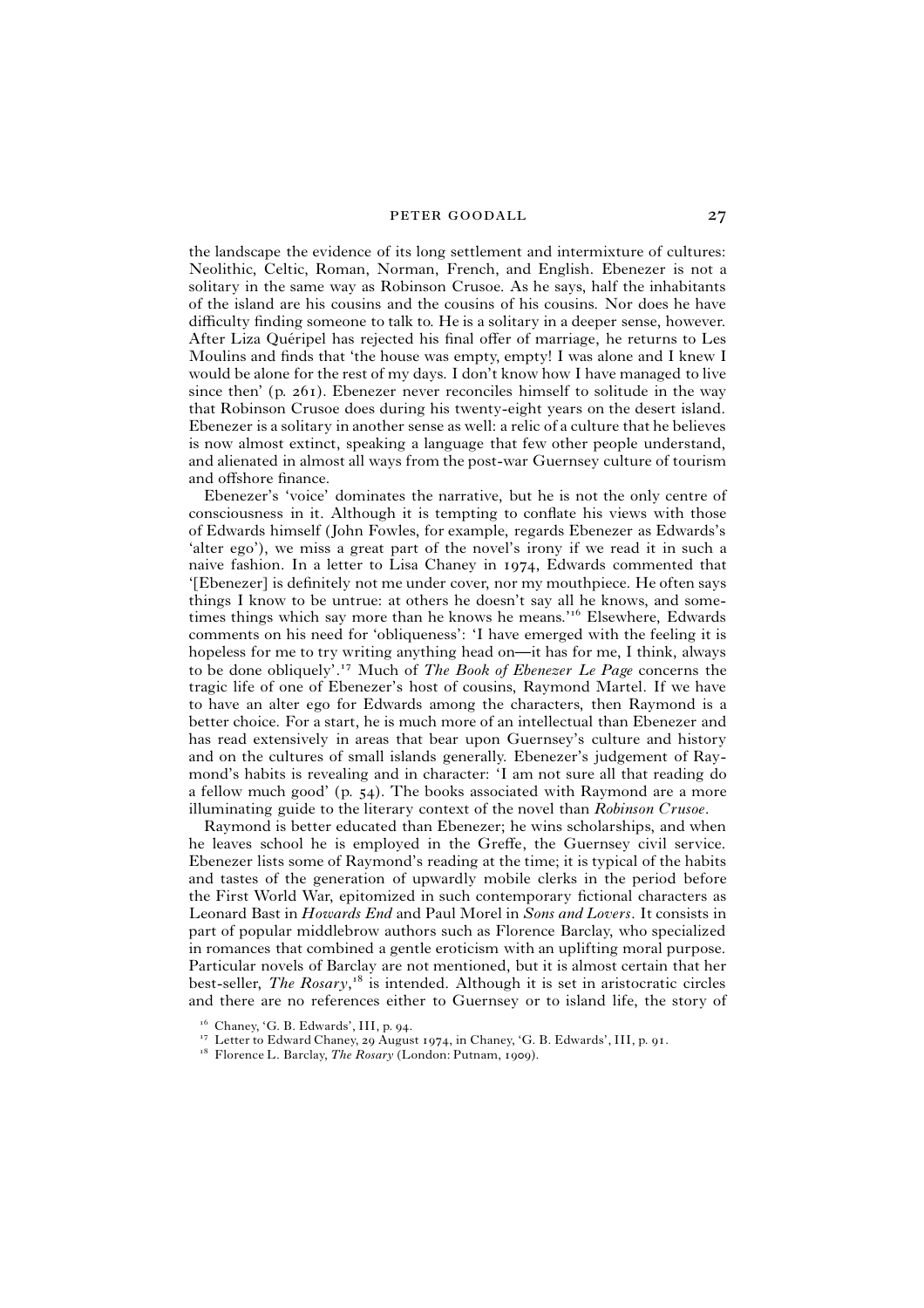*The Rosary* bears upon *The Book of Ebenezer Le Page* (and on Raymond's experiences) in a number of interesting ways. First, the male hero of the novel, Garth Dalmain, falls for a woman as she sings a religious song in which there is an ambivalence between human and divine love: Jane Champion's singing of 'The Rosary' foreshadows Christine Mahy's singing of the hymn 'O love that will not let me go' in *The Book of Ebenezer Le Page*. Second, Jane actually hears a housemaid singing that hymn at a crucial moment in *The Rosary*. The third point of contact between the two novels is a striking use of the phrase 'my wife' to describe Raymond's sense of intimacy with Christine even before they are married or, in the case of *The Rosary*, before Garth's proposal has been accepted.

The other authors mentioned at this point in *The Book of Ebenezer Le Page* bear more specifically on island life and on Channel Island life in particular. Loxley comments on the upsurge of interest in the 'ethnographic' novel in the second half of the nineteenth century, in which 'descendants of Robinson Crusoe made manifest their resourcefulness in struggles on desert islands or the high seas'.<sup>19</sup> One beneficiary of this interest was the 'other' British Isles. For example, Hall Caine, one of the most popular writers in England between 1900 and 1930, wrote a series of novels in the late nineteenth and early twentieth centuries about life on the Isle of Man, and his novel *The Manxman* is mentioned here by name.<sup>20</sup> The Isle of Man's constitutional status, a dependency of the British Crown outside the United Kingdom, with its own ancient parliament and legal and financial system, is similar to that of the two bailiwicks of Guernsey and Jersey. Caine's stories dwell on the otherness of Manx life: its political independence, its distinctive language and social institutions, its exotic sayings and beliefs. The close but antithetical relationship between witchcraft and Puritanism that he identifies is also typical of Channel Island literature, as I shall discuss later. The plot of *The Manxman* has some interesting parallels to Edwards's novel: the vying of two cousins, who deeply love each other, for the love of the same woman; and the theme of unsuitable marriage bringing down a promising career.

The third author mentioned is John Oxenham, a prolific author in many different genres, but interesting here because of his romances of Channel Island life, the most notable of which is *Carette of Sark*.<sup>21</sup> Ebenezer comments elsewhere on Raymond's interest in Guernsey's history, something that leaves him cold for the most part. Oxenham's novel is set in the Napoleonic period on Sark, a small island near Guernsey and part of its bailiwick, famous for its dramatic coastline and unspoilt natural beauty, but also for the survival intact into modern times of the feudal constitution and economy developed at its foundation in the late sixteenth century.<sup>22</sup> The plot again revolves around the love of a man and a woman, who overcome all sorts of obstacles, especially the

- Hall Caine, *The Manxman* (London: William Heinemann, 1894).

 *Problematic Shores*, p. 5.

<sup>-</sup>John Oxenham, *Carette of Sark* (London: Hodder and Stoughton, 1907).

<sup>-</sup>- Sark feudalism is well explained by Marr, *History of the Bailiwick of Guernsey*, pp. 55–59. See also the work of Victor Coysh, a writer on the Channel Islands whom Edwards admired, e.g. *The Channel Islands: A New Study* (Newton Abbot: David and Charles, 1977).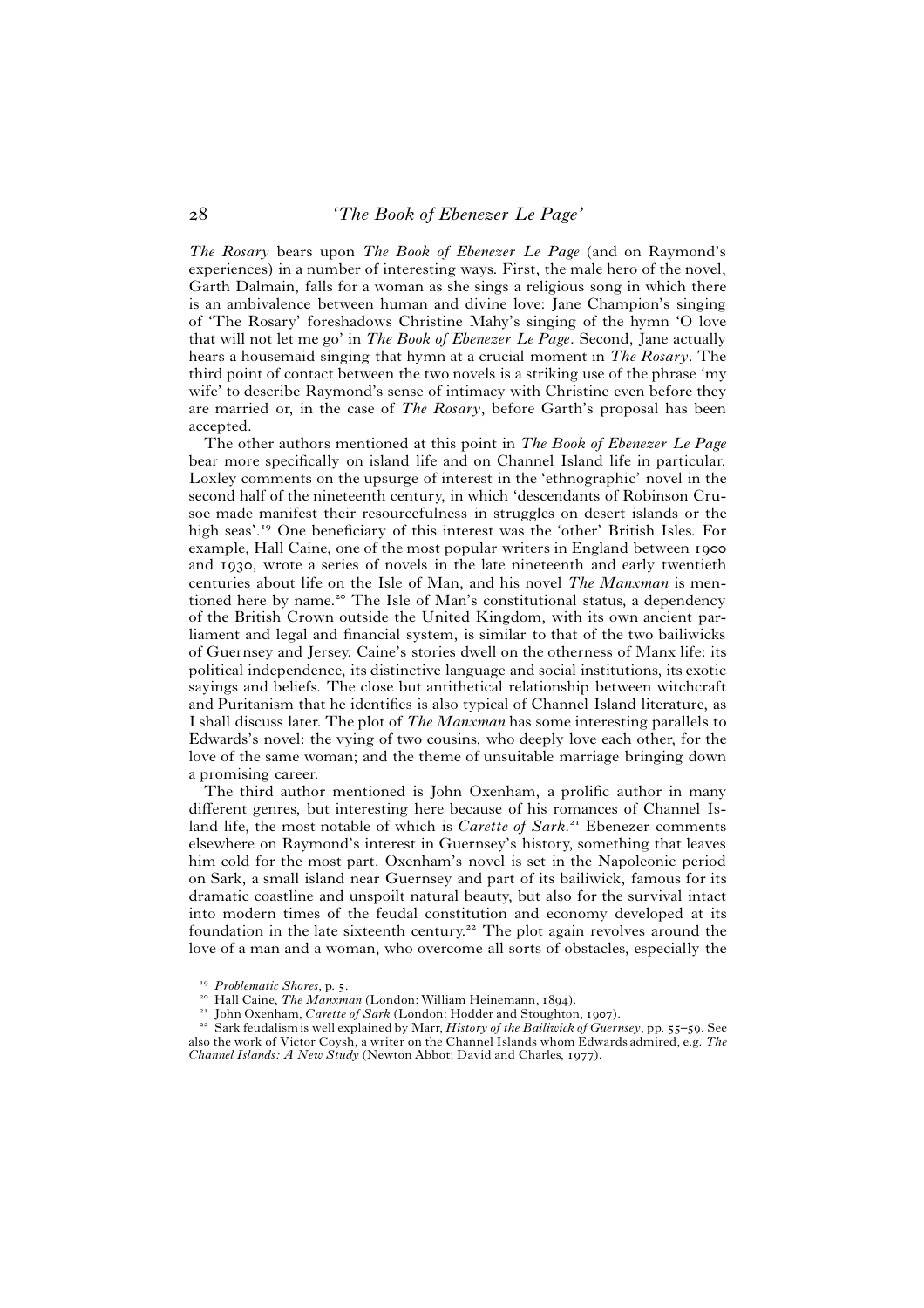complex enmity of the hero's father and half-brother. There are various themes and plot devices here that are echoed in *The Book of Ebenezer Le Page*, such as the estrangement between Raymond and his parents, especially his rejection by his father, and his intimate relationship with his cousin Horace. Along the way there are heroic and swashbuckling scenes with privateers and pirates as well as spectacular maritime scenes and feats of swimming.

A little later in *The Book of Ebenezer Le Page*, after the First World War, Ebenezer reveals a change in Raymond's tastes. As he remains isolated in Castle Cornet, trying to escape the flu epidemic, Raymond reads four volumes of Victor Hugo's *Les Misérables* (1862) in French. This is reading of a different literary order, and there is a clear suggestion that Raymond's tastes have been refined and deepened by his experiences as a soldier. It is surprisingly little known, however, that Hugo wrote most of this masterpiece on Guernsey itself, during his eighteen-year exile in the Channel Islands in the 1850s and 1860s, fifteen of these years spent on Guernsey. Hugo was fascinated from first to last by the islands and their culture. The last of his books to be published in his lifetime (although more appeared posthumously) is *L'Archipel de la Manche* (1883), prepared from notes that he had made soon after he moved to the islands.

It is the novel of Hugo's that is not mentioned, however, which is the most significant intertext. *Les Travailleurs de la mer*, published in 1866, is surely the greatest work of Guernsey literature. (I have seen it referred to provocatively as the finest British novel written in French.)<sup>23</sup> Although it is not mentioned by name in *The Book of Ebenezer Le Page*, it seems hardly likely that Edwards had not read it; there are important interrelationships everywhere, implicit and explicit, between his own novel and Hugo's.<sup>24</sup> These relationships are seldom straightforward matters of borrowings and allusions; often the relationship

Ebenezer does not refer to any of this Guernsey French literature, although he expresses deep regret throughout the narrative for the loss of the island's *patois*. But then Ebenezer is not a literary man. It is more interesting that Raymond does not seem to have read or been influenced by this native literature, but elsewhere it is mentioned in the novel that Raymond's mother had forbidden him to speak *patois* after he had started at the secondary school. Ebenezer's attitude to French as a language and to French people is a paradoxical phenomenon. When speaking of Victor Hugo's statue in Candie Gardens, Guernsey, he refers to the author as a 'famous Frenchman', despite Hugo's long and productive residence on the island. Elsewhere, Ebenezer tells us 'I didn't like the French, and I think most Guernsey people felt the same. I thought they was dirty' (p. 123).

<sup>24</sup> In 1975, in a letter to Edward Chaney designed to sell the novel to a publisher, Edwards commented that 'Victor Hugo and Elizabeth Goudge have both written of Guernsey, but one was a Frenchman and the other is an English lady; and, whatever merits their stories may have, they

<sup>&</sup>lt;sup>23</sup> This raises a major issue when talking about the literature of the Channel Islands. For most of that history the literary culture of the islands was French. Until the beginning of the twentieth century, a Norman French *patois* was spoken almost universally in the islands, with distinct dialectal variations not just between the individual islands but sometimes within them. This is Ebenezer's native language, his usual method of communication within his family, and in old age in the 1960s still his preferred medium at moments of intense feeling. To put this into historical perspective, Ebenezer's mother, born we can infer in the 1860s, spoke little English but read the English Bible—this detail is very significant. Ebenezer's grandmother, born perhaps in the 1830s or 1840s, spoke no English at all and read only the French Bible. There was a long tradition of writing in French in the islands going back to the Middle Ages. The most famous Guernsey writer in French is George Métivier, an amateur philologist who wrote copious amounts of poetry in the Norman dialect of Guernsey in the nineteenth century.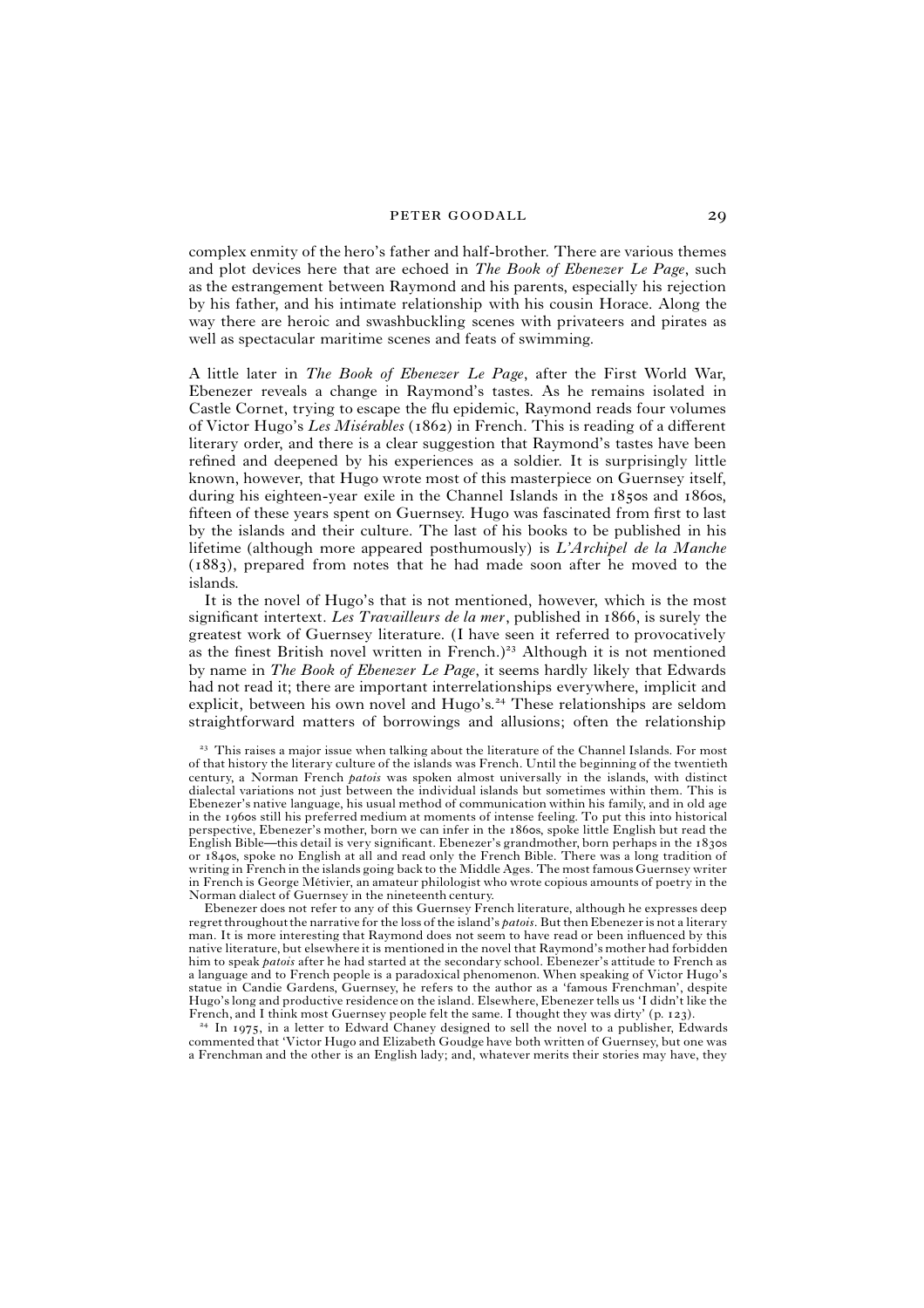between the books is ironic, pointing up directions that Edwards did *not* take in the plot or characterization of his novel or offering a different view of Guernsey's history and culture in its themes. For example, the struggle to the death with the giant octopus *(la pieuvre* or 'devil-fish'), which is one of the most memorable events in Hugo's novel, and which spawns a host of imitations in other Guernsey novels,<sup>25</sup> is surely parodied in Ebenezer's struggle to land the conger eel that he catches by accident in the last days of the German occupation, when he and everyone else is close to starvation.

Although *Les Travailleurs de la mer* is neither a first-person narrative nor a fictional autobiography, Gilliatt, its hero, is also a solitary figure. Like Gilliatt, Ebenezer has a close relationship with his mother, although his response to her death of old age and sickness is within the usual bounds of filial affection and contrasts with the effect on Gilliatt, for whom

cette morte fut pour le survivant un accablement. Il était sauvage, il devint farouche. Le desert s'acheva autour de lui. (x. 407)

the loss of his mother was a terrible blow [. . .] His disposition had always been unsociable; he became now moody and sullen. The solitude around him was complete. (p. 9)

Ebenezer is neither sullen nor unsociable, although he comes to regret having lived so much on his own and suspects that most people think that he is 'funny in the head'. The quotation captures the generic difference between the novels: like so many other stories about Channel Island life, Hugo's is cast in a romantic mould, the inheritor of that nineteenth-century flowering of interest in the ethnographic novel; its plot is a narrative of extremes and its characters are larger than life. Edwards seems to have toned down these narratives deliberately, in order to make Ebenezer and his world part of the normality of life in the islands during the twentieth century. Both Ebenezer and Gilliatt are disappointed in love and both novels end with acts of generosity and reconciliation. Gilliatt, however, gives away his beloved to another man in an act of supreme (and arguably unnecessary) self-sacrifice. The novel's closing pages depict his suicide, as he calmly surrenders himself to the treacherous waters of the Channel that he had so recently conquered. Whereas Ebenezer is a man of native wit and feeling who is simply not very well educated, Gilliatt is 'un esprit troublé et un grand cœur sauvage' (XI. 113) ('a powerful intellect clouded; a great spirit wild and untaught' (p. 242)).

Gilliatt is linked to the supernatural, which seems the only explanation for some of his prodigious achievements: Mess Lethierry's response to Gilliatt's greatest achievement, the single-handed salvage of the engine and funnel of a steamship that has been wrecked on the Rochers Douvres, is:

On t'aurait brûlé il y a cent ans. C'est de magie. Il ne manque pas une vis. (XI. 284) Why, they would have burnt you a hundred years ago! It's magic! There isn't a screw missing. (p. 335)

are completely unconvincing to a born and bred Guernseyman' (Chaney, 'G. B. Edwards', III, p. 98).

- e.g. GeorgeMotley's *Legend and Romance* (London: Digby, Long, [1892]), John Oxenham's *A Maid of the Silver Sea* (London: Hodder and Stoughton, [1910]), and John Dunord's *A Labouring Gentleman: Being a Story of the Channel Islands* (London: Arthur H. Stockwell, 1930).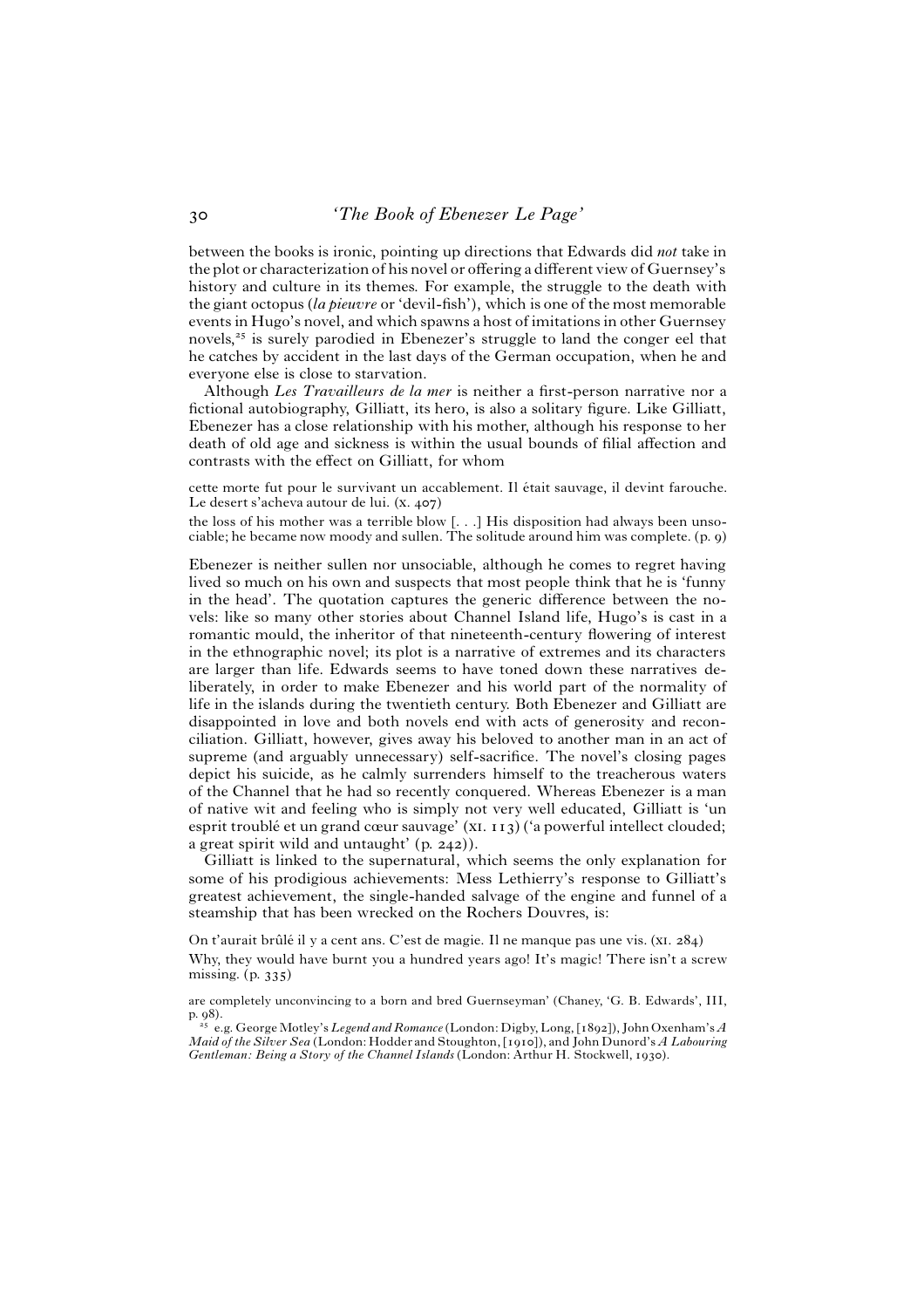Gilliatt is viewed as 'une espèce de voyant de la nature'  $(XI, 79)$  ('a kind of seer amid the secrets of nature' (p. 223)). His habit of haunting the Neolithic remains of the island (or 'Druidical' stones as they are mistakenly called in the novel), especially those on L'Ancresse Common, is proof to the common mind that he is involved in witchcraft. This part of the plot is surely rewritten ironically in *The Book of Ebenezer Le Page* in the episode where Neolithic stones and bones are discovered in Ebenezer's own garden near the Common. It seems that one of Ebenezer's ancestors converted part of a Stone Age barrow into a trough for feeding pigs, and the husband of one of Ebenezer's cousins decorated a garden wall for him with Neolithic axe-heads. In another twist, Ebenezer lands himself a part-time job looking after the site for the government.

From the beginning of his novel, Hugo identifies one of the most distinctive aspects of Guernsey's history, its preoccupation with questions of belief, especially the relationship between the Christian religion and witchcraft, and the struggle within Christian culture between Church and Chapel. If the intertextual relationship with Hugo's novel is not understood, it will be hard to appreciate the significance of religion in Edwards's novel. *Les Travailleurs de la mer* opens on Christmas morning at 9 o'clock, and Hugo identifies the sectarianism that lies at the heart of Guernsey Christianity:

Guernesey, toute petite île qu'elle est, a de la place pour deux religions  $[...]$  à Guernesey chaque religion est chez elle. (x. 200–01)

small as is the island of Guernsey, it has, unfortunately, plenty of room for differences of religion [. . .] in Guernsey every religion has its own domicile. (pp. 62–63)

The influence of Calvinism was especially strong on the island and it was reluctant to accept the mainstream of Anglican practice, clinging tenaciously to its Presbyterian form of church government until the late seventeenth century.<sup>26</sup> This Puritanical ethos was reinforced by the practice of appointing Protestant clergymen from France, almost always of Calvinist inclinations, to minister to the needs of French-speaking parishioners. Later on, this theological tendency was strengthened from a different direction in the form of the strong Methodist presence; John Wesley himself visited the island in 1787 to preach. Hugo comments wryly on

cet archipel puritain, où la reine d'Angleterre a été blamée de violer la bible en accouchant par le chloroforme. (x. 162)

that Puritanical Archipelago, where the Queen of England has been censured for violating the Scriptures by using chloroform during her accouchements. (p. 40)

Not everyone is touched by the same zeal, however. Gilliatt's mother goes neither to church nor to chapel, leading to the conclusion that she must be French. Similarly, Mess Lethierry's churchgoing was merely perfunctory and he displayed a conspicuous hatred of priests. His 'levain d'athéisme' (x. 202) ('leaven of atheism' (p. 63)) is likewise ironically explained by his sojourn in France. Mess Lethierry's beautiful niece, Déruchette, is promised to Gilliatt

<sup>&</sup>lt;sup>26</sup> See Raoul Lemprière, *The Channel Islands* (London: Robert Hale, 1990) p. 85 (originally published as *Portrait of the Channel Islands*, 1970).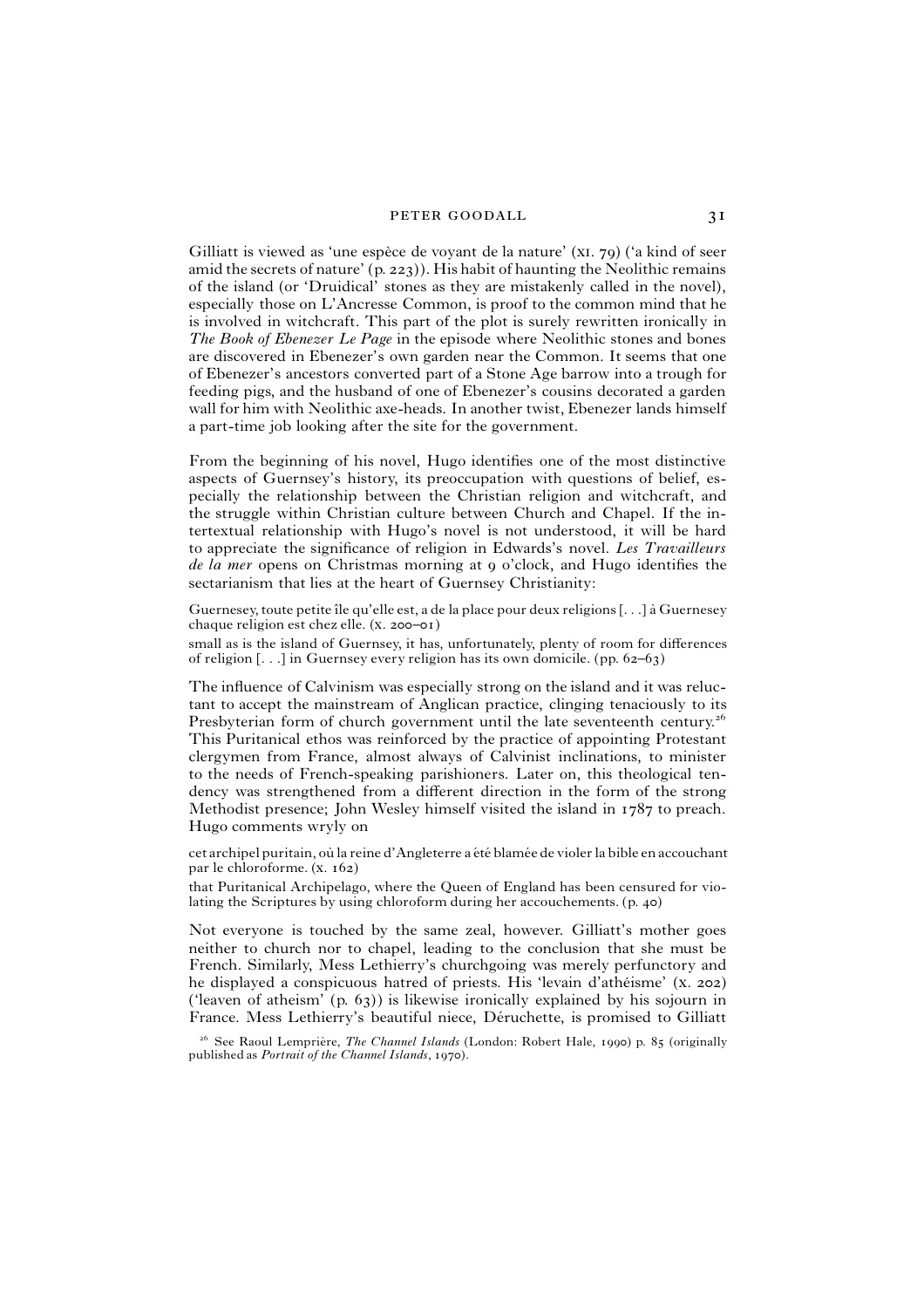when he accomplishes the salvage of the steamship, which occupies much of the central portion of the novel, but she has already fallen in love with a young clergyman, another Ebenezer as it happens, Ebenezer Caudray. In a supreme act of self-sacrifice, Gilliatt gives up his claim, and one of the closing scenes of the novel is the marriage of Ebenezer and Déruchette.

The other side of this Christian sectarianism is the widespread belief in witchcraft on the island. To other Guernsey people, Gilliatt's great skills and abilities, as well as his solitariness, can be explained only by witchcraft. He is not liked by his neighbours since, among other things, he lives in a house that is reputed to be haunted. This is more than a matter for just Gilliatt, however. Such beliefs characterize the whole area of the Channel Islands and the neighbouring Cotentin:

Celles de la Manche, archipel anglais et littoral francais, ont sur lui des notions très précises. Le diable a des envoyés par toute la terre. (x. 99)

among the Channel Isles, and on the neighbouring coast of France, the ideas of the people on this subject are deeply rooted. In their views, Beelzebub has his ministers in all parts of the earth. (p. 3)

Hugo comments of the Ruelle [lane] Coutanchez in St Malo that 'de masure à sorcière il n'y a pas loin'  $(x, 280)$  ('tumbledown houses and sorcerers always go together' (p. 108)). But there is something particularly acute about these beliefs in Guernsey: 'rien n'est moins rare qu'un sorcier à Guernesey' (x. 102) ('nothing is commoner than sorcerers in Guernsey'  $(p, 5)$ ); and Hugo relates that the last burning for witchcraft occurred in 1747. Certainly, prosecutions and convictions for witchcraft continued into the twentieth century, and many books testify to the continued beliefs and practices into modern times. As recently as 1914, a Mrs Lake (née Queripel, interestingly) was brought before the Royal Court of Guernsey on a charge of witchcraft, found guilty, and sentenced to eight days' imprisonment.<sup>27</sup>

In many ways *The Book of Ebenezer Le Page* begins with the same axis of oppositions, but Edwards's response is characteristically to inflect the dualities with greater subtlety. Ebenezer comments that people cannot imagine how much religion there was on the island before the First World War (p. 85). He is baptized in the Vale Church and hopes to be buried in its churchyard, but his own family is torn between his father's upbringing in the Church and his mother's in the Chapel. The religion of Ebenezer's mother is a particularly potent force in the novel. Although Ebenezer is a good son and displays great care for his mother, her religion is of the most uncompromising Calvinist kind. Evidence of her Bible reading is liberally sprinkled throughout the text of the novel, as is her rigid belief in providence and the strict distinction between the elect and the reprobate. She has deserted one sect of the 'Brethren' because she believed that their hymn-singing to music was sinful and now worships with another that sings hymns unaccompanied. She was disappointed at the liberation in 1945 because she believed that the German occupation marked the beginning of 'the End'. The other side of the triangle is provided by Liza Quéripel, the object of Ebenezer's great and hopeless love. She is present at

- See Marie De Garis, *Folklore of Guernsey* (St Peters, Guernsey:Marie De Garis, 1975), p. 184.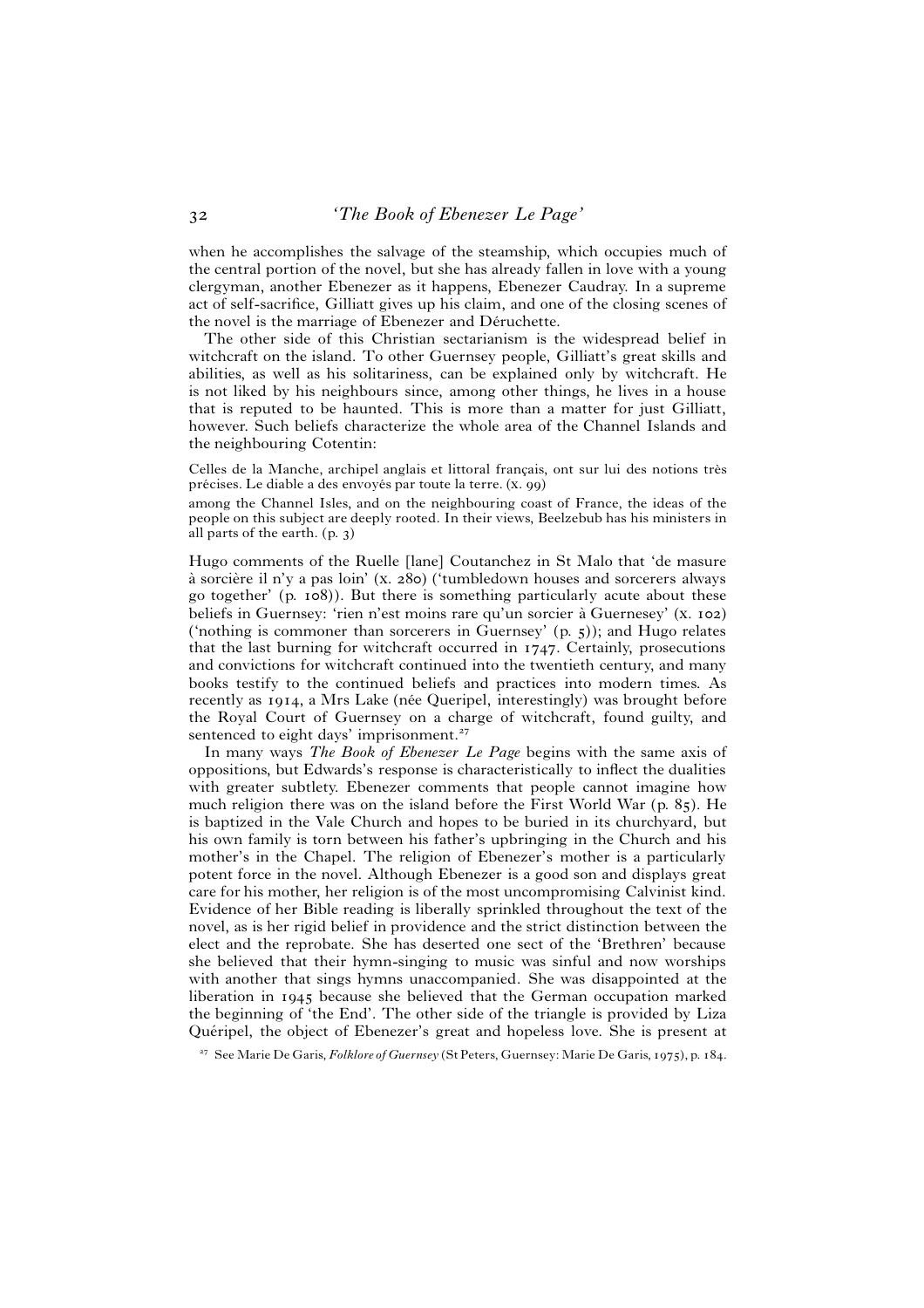the beginning and end of the narrative, and is clearly opposed structurally and thematically to the presence and influence of Ebenezer's mother. Although Liza has not 'a spark of religion' in her (p. 189), her grandmother is widely reputed to be a witch and her family home is at Pleinmont in the extreme south-west of the island, an area that Hugo says is notorious for witches.<sup>28</sup>

The theme of religion assumes greatest importance with the tragic story of Raymond. After the First World War, Raymond trains for the Methodist ministry in England. He tells Ebenezer that his conversion is based on the faith that 'Jesus saves', but he also confesses much later that the sin from which he has been saved is masturbation, particularly masturbation driven by fantasies about men. There is always a dangerous ambivalence in Raymond's religion between human and divine love, which ultimately proves to be his undoing. At first it seems that he might make a very suitable marriage to the daughter of the head of his theological college, but as his training nears its completion and he approaches the preaching of his first sermon on the island, it becomes clear that he is deeply in love with Christine Mahy, the daughter of a disreputable family that is despised by Raymond's parents.

The turning-point of the narrative in every sense is Raymond's first and only sermon, preached at Bordeaux Mission. It occurs almost exactly half-way through the book, in the twenty-eighth of the novel's sixty chapters. Although Raymond looks very much the young minister, Christine is dressed in a way that is both striking and strikingly inappropriate, plain and sexually provocative at the same time. Ebenezer comments wryly that 'she might have been the Virgin Mary in person' (p. 224). He remembers for the rest of his life Christine's singing on that day of the hymn 'O love that will not let me go'. The daring ambiguity of her interpretation of the words is epitomized in her performance of the hymn in church in bare arms.

The sermon is the deep expression of 'Raymond's religion and the whole of his religion' (p. 227). Its text, 'Lo, I am with you always, even unto the end of the world' (Matthew 28. 20), affirms Raymond's sense of the centrality of Christ and of the love, human and divine, which binds all creation. Jesus is now in heaven, '"in the heart of God. He is the love in the heart of God [. . .] the whole creation is afloat in Christ", he said, "or Christ is not at all"' (p. 228). After the sermon, Ebenezer is overwhelmed by the sight of Raymond and Christine together, 'like two souls in love' (p. 231), but their intimacy and marriage leads to the destruction of Raymond's relationship with his family and friends. When Raymond loves Christine, he feels that 'I love the whole world and everybody in it' (p. 235), but the truth is that Raymond's love for her is the dark side of his life. Ebenezer comes to feel that Christine was not really human at all, that she was the 'most callous and cruel person, and the most vain and selfish woman I have ever known' (p. 226). Christine's name itself ironically invokes suggestions of the Anti-Christ. Raymond's beloved cousin, Horace Martel, who later has a

<sup>&</sup>lt;sup>28</sup> The literature on the folklore of the Channel Islands is vast. An early example is John Linwood Pitts, *Witchcraft and Devil Lore in the Channel Islands* (1886). The most recent novel about Guernsey that I have been able to find, Elizabeth George's crime thriller *A Place of Hiding* (London: Hodder and Stoughton, 2003), also makes much of the superstition still current on the island.